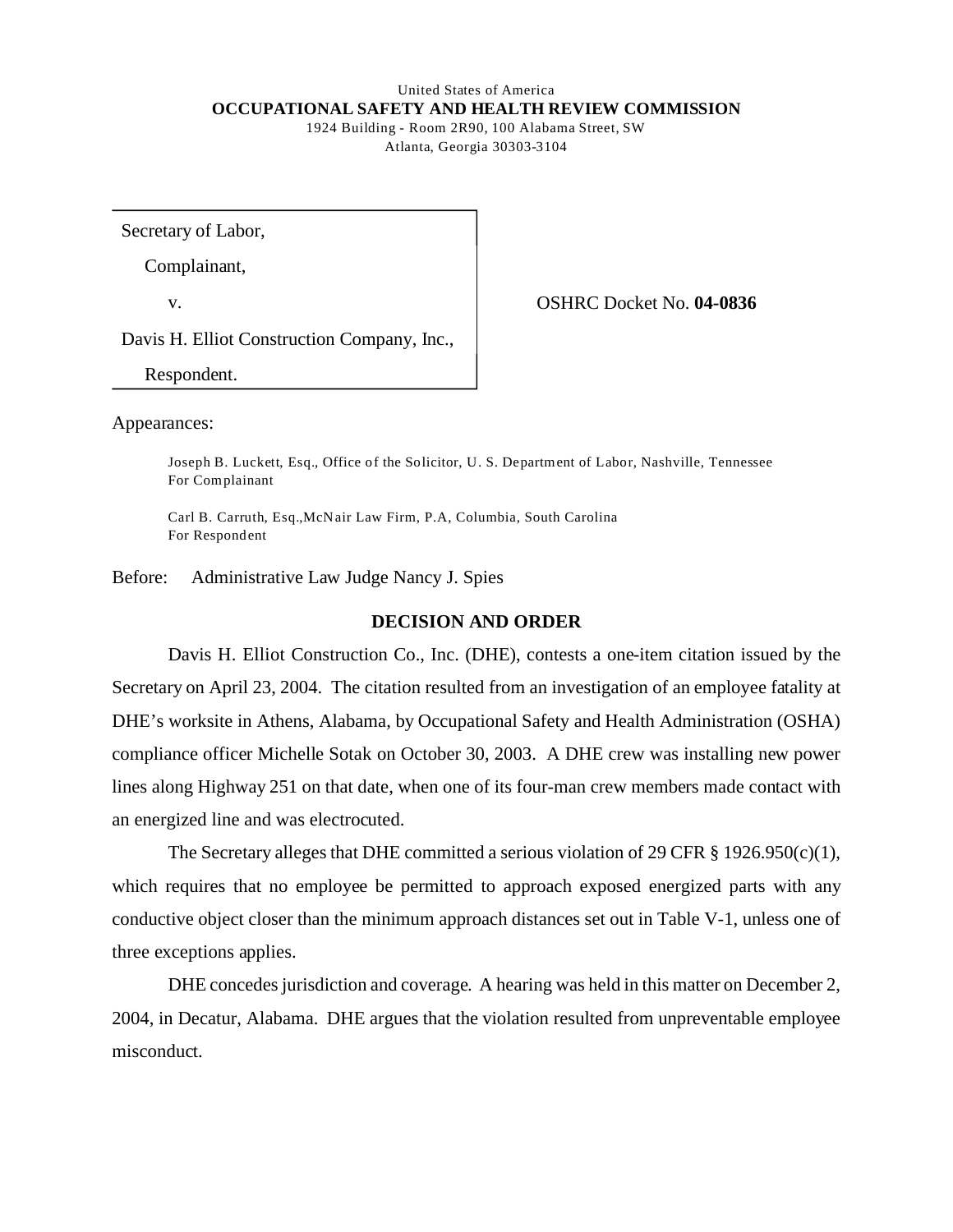For the reasons discussed below, it is determined that the Secretary failed to establish that DHE knew of the violative condition. Accordingly, item one of the citation is vacated.

#### **Background**

On October 30, 2003, DHE was installing new power lines along Highway 251 in Athens, Alabama. DHE had been at the site for approximately six months prior to that date. Its four-man crew consisted of foreman Sam Haskins, groundsman/operator Jerry Wagnon, groundsman Richard Wright, and lineman Wade Casey (Tr. 11-12).

The crew had begun work, as usual, at 6:00 that morning (Tr. 74). The crew worked in pairs. Lineman Casey worked with Wagnon as his groundsman, and Haskins worked as a lineman with groundsman Wright. The linemen were clipping and tying in new power lines that were not yet energized. Casey was working from an aerial bucket elevated approximately 45 feet (Tr. 14, 103). The old energized lines were located on a fiberglass hot arm approximately 25 to 28 inches from where Casey was working (Tr. 15-16).

By 9:30 that morning, Casey and Wright had completed three poles. As Casey began work on the fourth pole, Haskins and Wright were working on a pole approximately 1000 feet down the road (Tr. 27, 74). Casey was holding a pre-form tie, which is used to hold the conductor in place on the insulator (Tr. 16). The pre-form tie is conductive and measures 21 inches doubled over (Tr. 23).

No one observed the accident, but the evidence indicates that Casey was holding the pre-form tie when it made contact with the energized 7200 volt line. Casey was not wearing rubber gloves or sleeves, and he had not covered the energized lines with insulating blankets or hoses. Casey had all of these items available for use in the aerial lift with him. He had used the protective equipment when working on the first three poles. Casey was wearing leather work gloves at the time of the accident (Tr. 27-30).

Wagnon was tidying up the truck when he heard Casey yell. Wagnon looked up and could not see Casey, but he observed that there was no protective cover on the energized lines, as there had been previously. Wagnon tried to radio Casey but got no response. Wagnon attracted the attention of Haskins and Wright, who immediately came over and lowered the aerial bucket. The crew administered CPR to Casey and called for emergency medical assistance, which arrived by helicopter a short time later (Tr. 196). Casey was dead by electrocution.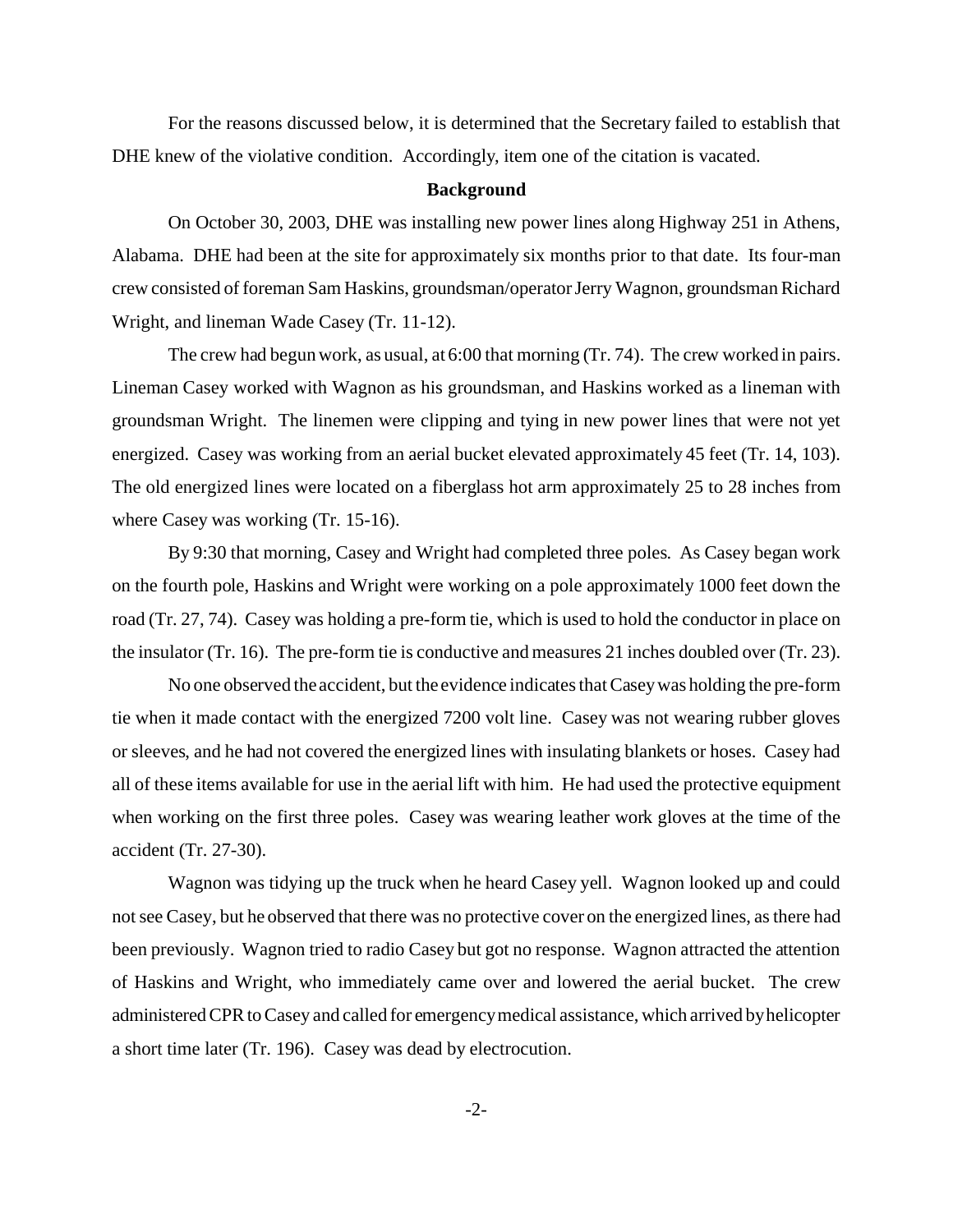Compliance officer Sotak arrived at the scene at approximately 6:00 that night (Tr. 9). She had investigated DHE six months earlier for another employee fatality in Athens, Alabama, under strikingly similar circumstances. On April 16, 2003, DHE's five-man crew, working on the same project, was engaged in the same type of work. Three members of the crew working when the October 30 fatality occurred were also working when the April 16 fatality occurred: Sam Haskins was working as general foreman, Richard Wright was a groundsman and Wade Casey was a lineman. Foreman Danny Parsons and groundsman Chris Weems completed the April crew.

In that instance, Parsons was electrocuted as he worked from an aerial bucket when a copper wire he was holding made contact with an energized 7,200 volt line. Parsons was not wearing rubber gloves or sleeves, or using protective cover on the energized lines.

As a result of the first fatality, the Secretary issued a citation containing two sub-items to DHE on July 14, 2003, charging DHE with serious violations of  $\S § 1926.950(c)(1)(i)$  and  $955(c)(3)$ (this last item was withdrawn by the Secretary at the hearing). The case went to hearing on May 25 and 26, 2003. Despite finding a violation of  $\S$  1926.950(c)(1)(i), in a decision issued on December 6, 2004, Administrative Law Judge Ken S. Welsch vacated the item based on his determination that the violation resulted from Parsons's unpreventable employee misconduct.

On October 30, 2003, Sotak conducted an investigation of the second fatality. She examined the scene, took photographs, and interviewed employees. As a result of her investigation, the Secretary issued the instant citation on April 23, 2004.

#### **Item 1: Alleged Serious Violation of § 1926.950(c)(1)**

The Secretary alleges that DHE committed a serious violation of  $\S$  1926.950(c)(1), which provides:

No employee shall be permitted to approach or take any conductive object without an approved insulating handle closer to exposed energizing parts than shown in Table V-1 unless;

- (i) The employee is insulated or guarded from the energized part (gloves or gloves with sleeves rated for the voltage involved shall be considered insulation of the employee from the energized part), or
- (ii) The energized part is insulated or guarded from him and any other conductive object at a different potential, or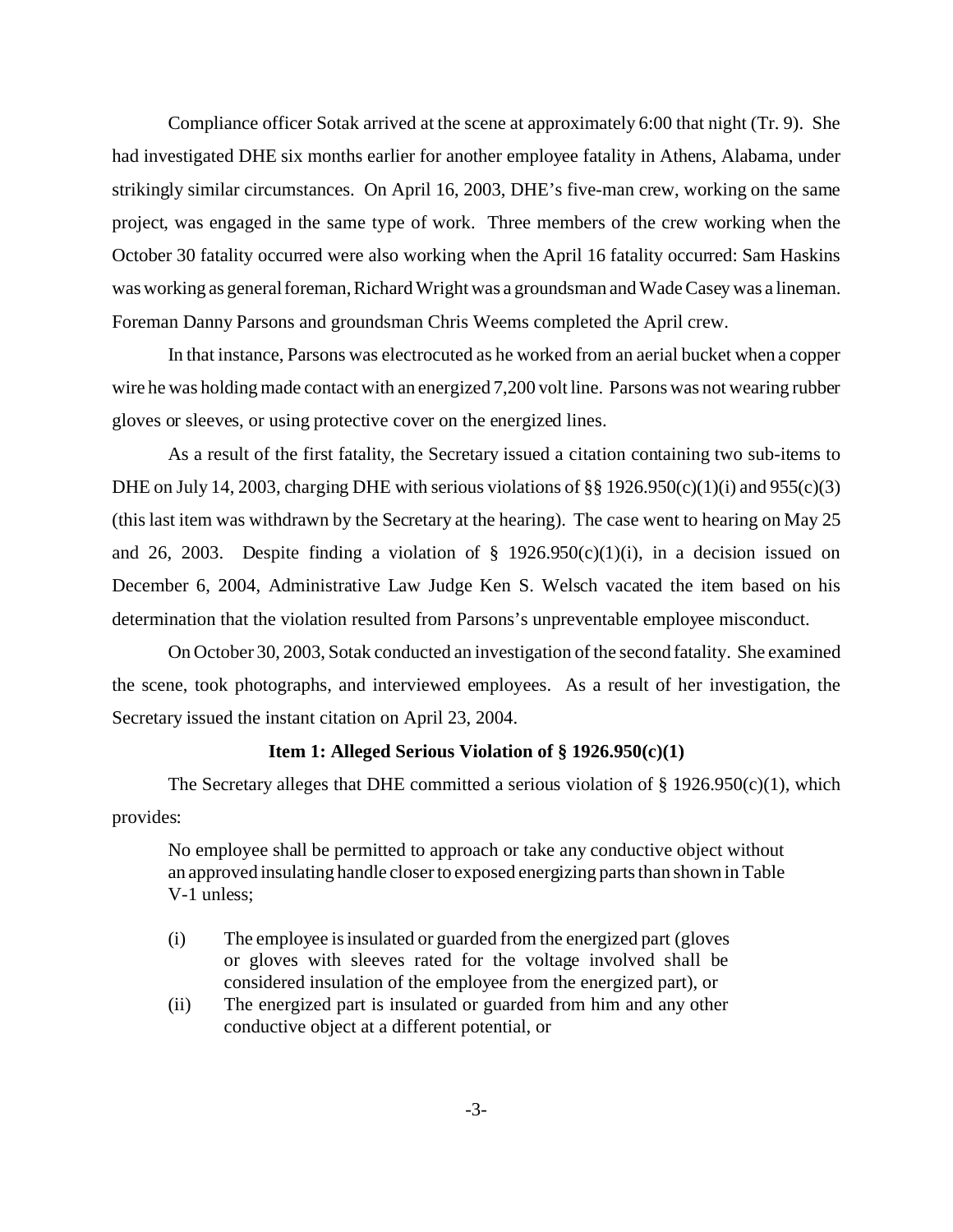(iii) The employee is isolated, insulated, or guarded from any other conductive object(s), as during live-line bare-handed work.

To prove a violation of an OSHA standard, the Secretary must show by a preponderance of the evidence that (1) the cited standard applies, (2) there was noncompliance with its terms, (3) employees had access to the violative conditions, and (4) the cited employer had actual or constructive knowledge of those conditions.

#### *Southwestern Bell Telephone Co.,* 19 BNA OSHC 1097, 1098 (No. 98-1748, 2000).

At the hearing and in its post-hearing brief, DHE focused only on its affirmative defense of employee misconduct and did not dispute the Secretary's claim that Casey's conduct violated § 1926.950(c)(1). Neither, however, did it concede that it had violated § 1926.950(c)(1). It is the Secretary's burden to prove each and every element of the alleged violation. The undersigned concludes that the Secretary failed to establish the element of knowledge. Accordingly, her case must fail.

## *Applicability*

Section 1926.950 applies to the construction of electric transmission and distribution lines and equipment. DHE was installing new power lines for the distribution of electric power. The minimum approach distances required by  $\S$  1926.950(c)(1) apply to DHE's work.

The energized line Casey contacted was 7,200 volts. Table V-1 of § 1926.950 requires a minimum approach distance of 2 feet for an energized line with voltage of less than 15,000 volts phase to phase. The 2-foot minimum approach distance applies to Casey's work.

#### *Terms of the Standard Not Met*

If an employee or a conductive object held by an employee comes closer than the minimum approach distance to the energized part,  $\S 1926.950(c)(1)(i)$ , (ii), and (iii) require insulation of the employee (gloves and sleeves), insulation of the energized part (insulating blankets or hoses), or isolation of the employee from conductive objects. Casey was not wearing rubber gloves or sleeves and the adjacent energized line was not insulated or protected. The conductive pre-form tie was 21 inches long, folded over. Counsel for DHE raised the possibility that it was Casey's hand, and not the pre-form tie, that made contact with the energized line (Tr. 50-51); however contact was made, the Secretary established that the minimum approach distance was transgressed, and the terms of the standard were not met.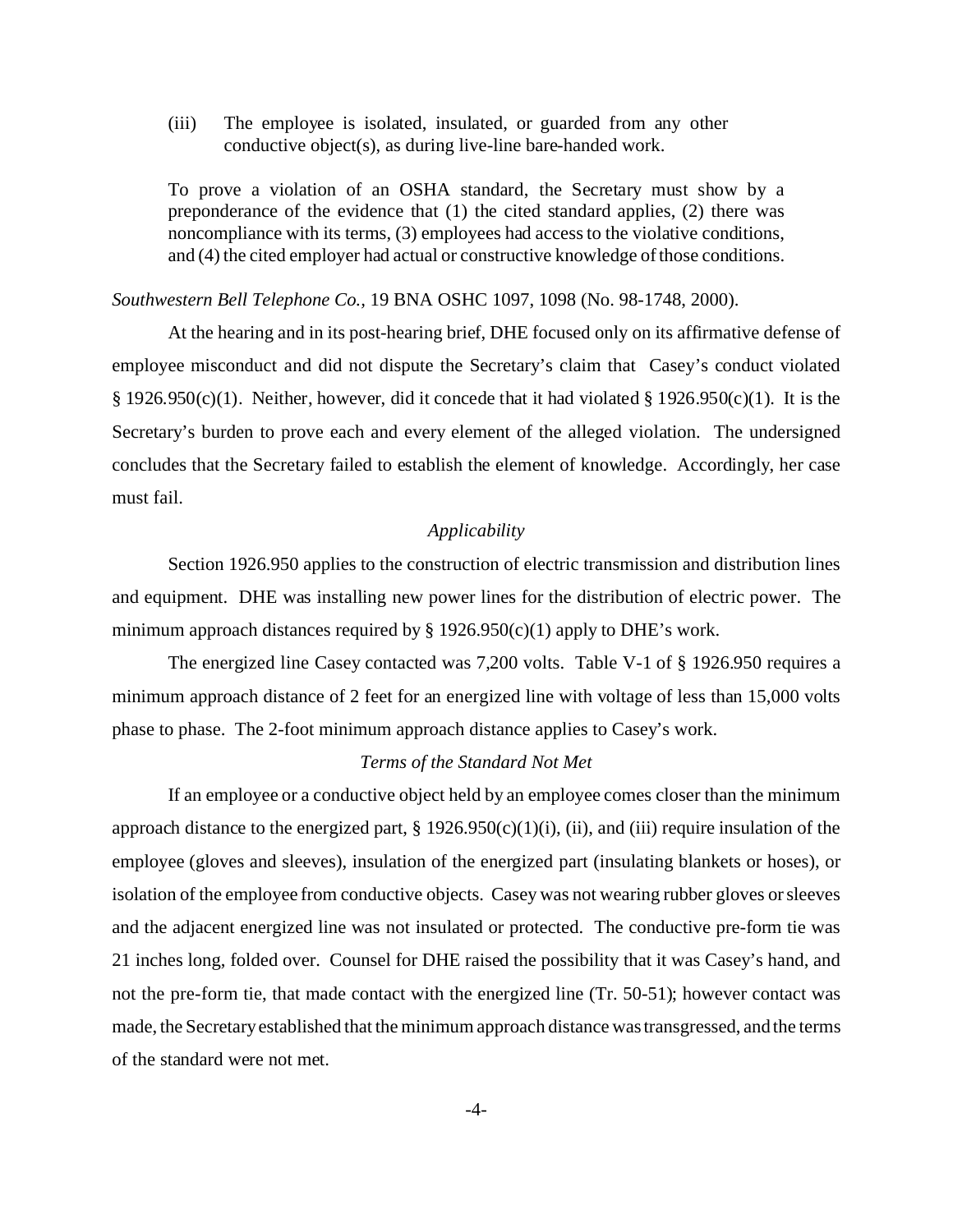#### *Employee Exposure*

Casey's tragic death establishes employee exposure.

### *Knowledge*

The Secretary does not contend that DHE had actual knowledge that Casey was in violation of § 1926.950(c)(1). Wagnon testified Casey had used rubber gloves, sleeves, and insulating blankets on the previous three poles he had worked on that day (Tr. 92). Haskins and Wright were approximately 1000 feet away and Haskins's back was turned towards Casey as he worked on the fourth pole (Tr. 196). None of the crew was aware that Casey was not using appropriate protective equipment until after he was electrocuted.

Employer knowledge can be established by showing constructive knowledge. Constructive knowledge is shown if the employer could have known of the violative condition with the exercise of reasonable diligence. Whether an employer was reasonably diligent involves a consideration of several factors, including the employer's obligation to have adequate work rules and training programs, to adequately supervise employees, and to take measures to prevent the occurrence of the violation. *Pride Oil Well Service,* 15 BNA OSHC 1809 (No. 87-692, 1992).

The evidence needed to establish constructive knowledge overlaps the evidence needed for the employer to establish an affirmative defense of employee misconduct. The primary difference between establishing constructive knowledge and establishing employee misconduct is which party bears the burden of proof. In order to establish the affirmative defense of unpreventable employee misconduct, an employer is required to prove (1) that it has established work rules designed to prevent the violation, (2) that it has adequately communicated these rules to its employees, (3) that it has taken steps to discover violations, and (4) that it has effectively enforced the rules when violations are discovered. *Precast Services, Inc.,* 17 BNA OSHC 1454, 1455 (No. 93-2971, 1995), *aff'd without published opinion,* 106 F. 3d 401 (6th Cir. 1997).

DHE has a written "Safety Handbook and Work Process Manual" that contains its work safety rules. Three of its rules (Rule 1.29, Rule 3.03, and Rule 3.43) address the minimum approach distance, the use of personal protective equipment (PPE) in the form of rubber gloves and sleeves, and the use of insulated covers. These rules meet or exceed the requirements set out in subpart V (Power Transmission and Distribution) of OSHA's construction standards (Exh. R-8).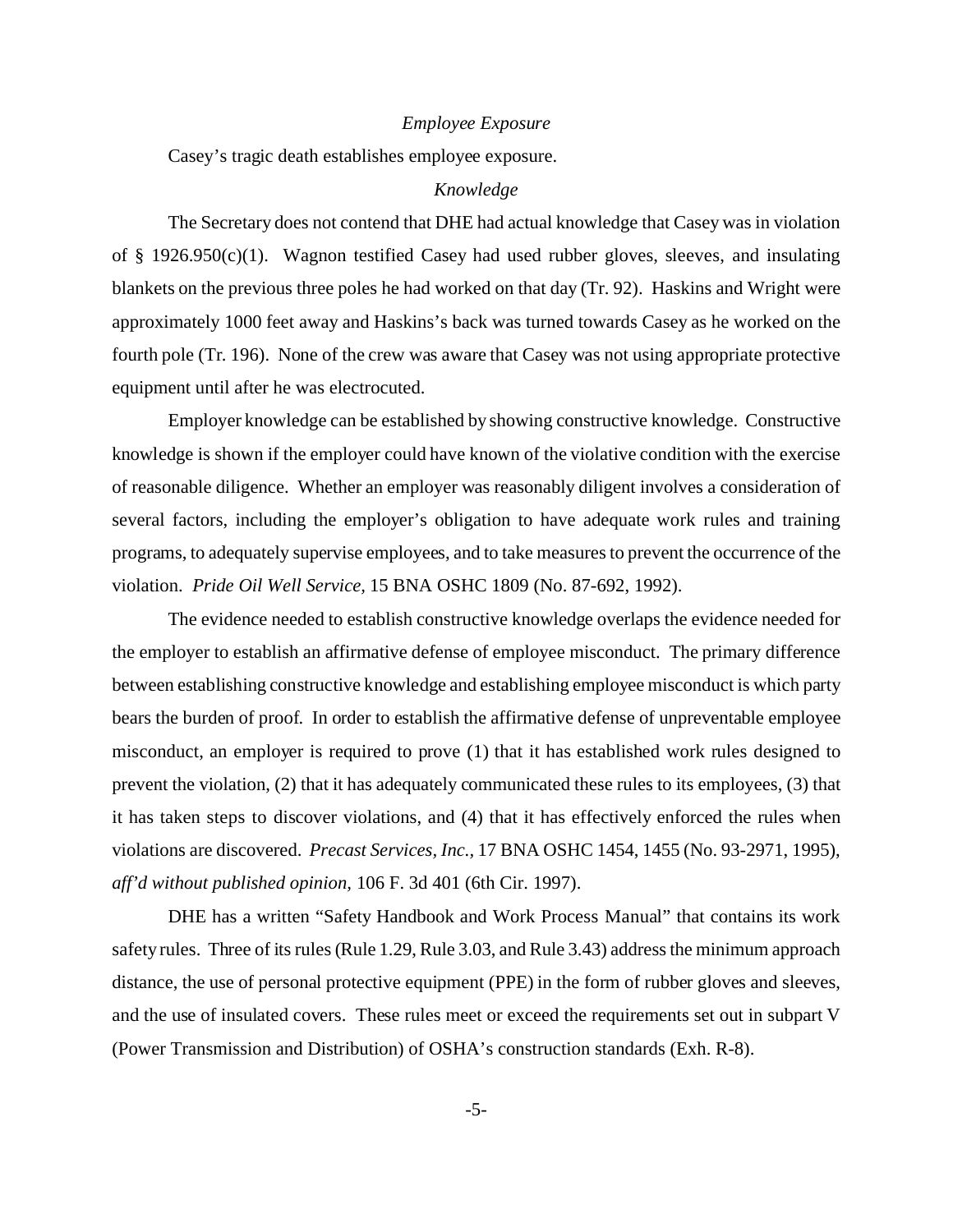DHE's employees receive a copy of the safety handbook and undergo safety training during their orientation (Tr. 97, 111-112). New hires are required to attend lectures, videos, and power point presentations covering various safety topics. At the end of the training, employees are given a written examination and must attain a passing score before they are allowed to work for DHE (Tr. 113). Keith Simpson, DHE's manager for the southern region, spoke individually with all of the crew members following Parsons's death. He reviewed the safety rules with them and found that each of them understood the rules and was committed to following them. Simpson did not believe retraining was necessary based upon his conversations with the crew members (Tr. 170-171, 179).

Haskins held daily morning safety meetings with his crew, where he frequently discussed minimum approach distances and the use of PPE (Tr. 86-89). As a working foreman, Haskins took several breaks in the morning and the afternoon to check on the other team. Wagnon testified that, "If we were on a pole that Wade was on and had quite a bit of stuff on it, Sam would, you know, come down and come over and check to make sure everything was going like it was supposed to" (Tr. 100). Haskins was known within the company for being a stickler for safety rules, requiring his crew members to go beyond the requirements set out in the safety manual (Tr. 138-139).

The Secretary argues that because Haskins was on the site and because he knew that Casey would be in proximity to energized lines, the exercise of reasonable diligence would have prevented his accident. A supervisor, however, is not required to monitor his or her employees 100% of the time. Casey was an experienced lineman performing routine lineman work. "[T[he employer's duty is to take *reasonably* diligent measures to inspect its worksite and discover hazardous conditions; so long as the employer does so, it is not in violation simply because it has not detected or become aware of every instance of a hazard." *Texas A. C. A., Inc.,* 17 BNA OSHC 1048, 1051 (No. 91-3467, 1995) (emphasis in original).

The undersigned is not unmindful that the occurrence of two fatalities to the same crew working on the same project under nearly identical circumstances only six months apart merits close scrutiny. The fatalities raise a red flag regarding DHE's safety program. The record, however, yields insufficient evidence establishing specific inadequacies of DHE's program.

It is noted that Casey was one of the crew members at the site in April 2003 when Danny Parsons was electrocuted. As such, Casey had a heightened awareness of the dangers of working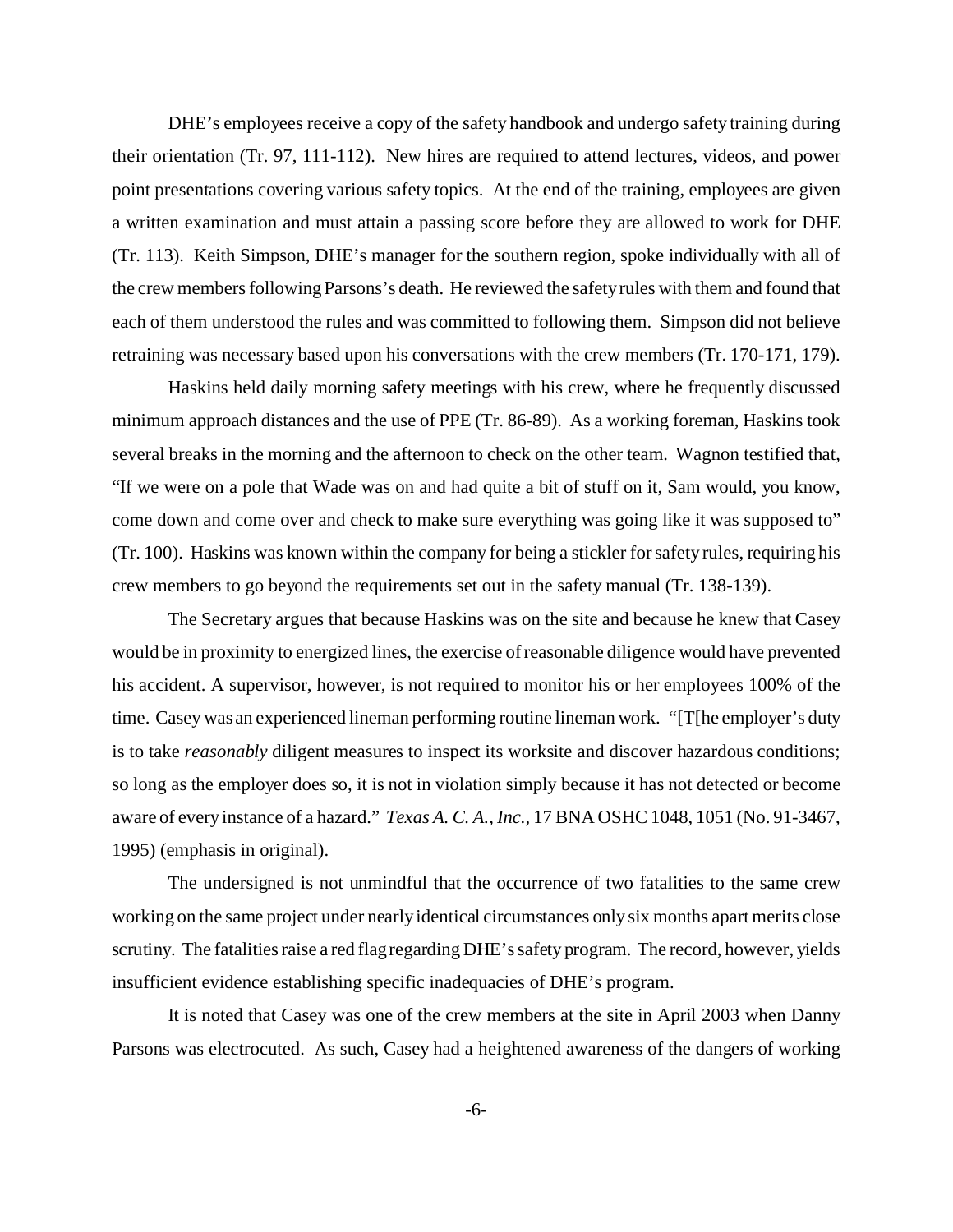near the energized lines without appropriate protective equipment. Nothing in his previous work on the project indicated that he might forgo the use of PPE and cover in the manner that he did. The testimony of Wagnon, who was working as Casey's groundsman, conveys a sense of how inexplicable Casey's actions appeared to his partner (Tr. 91-93):

- Q: Okay, when did you first learn that he was not using his gloves and sleeves or using line cover on that particular pole?
- A: When I finally looked up. I mean, because he had been doing it on the three previous poles, you know, had everything covered up, but just for some reason or another, I guess when I was cleaning the truck up, I didn't, you know, I didn't look up until I heard him yell.
- Q: Were you surprised?
- A: Yes
- Q. Why?
- A: Because everything was done different than what had been done before.
- Q: Okay. What else was done different?
- A: Well, usually he would -- he would go to where our old wire was laid out at. He would clip it in and work his way back and just lay from the road back to the field. And for some reason or another on that fourth pole, I don't know why, he started at the field and worked his way in. That is what sort of got to me. Then I seen no line up there and –
- Q: The way you described first, is that the way it is normally done?
- A: Well, most of the lineman that I ever been around usually start at where you have your old wire laid out and your new conductor and start there and work their way back. You know, just –
- Q: That is the way he had always done it previously?
- A: Yeah.
- Q: Do you know why he all of sudden changed on this particular pole?
- A: No, I don't.